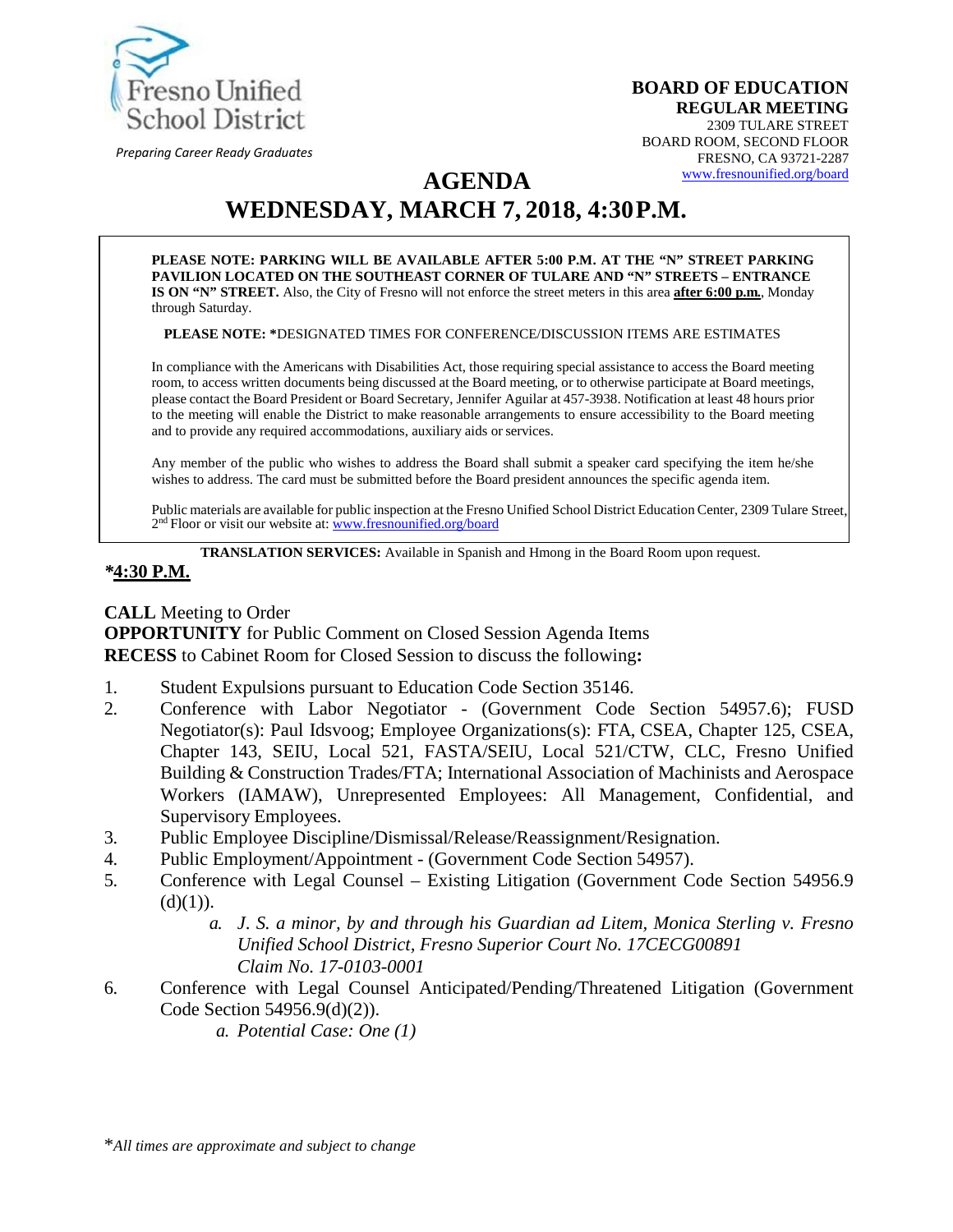### **6:00 P.M., RECONVENE** and report action taken during Closed Session, if any.

### **PLEDGE OF ALLEGIANCE**

Sharhonda Mahan, a parent that has had a positive impact at Williams Elementary School will lead the flag salute.

### **RECOGNIZE Mr. John Lawson for His Contributions to the Fresno Community**

Mr. John Lawson attended Fresno High School before leaving in 1956 without having attained his diploma. Through his hard work and perseverance, Mr. Lawson has achieved a high level of success in the trucking business and has contributed generously to the Fresno Community. The Fresno Unified Board of Education thanks Mr. Lawson for all he has done in support of Fresno.

#### **RECOGNIZE North Yosemite League Unified Sports Soccer Co-Champions**

Fresno Unified School District would like to congratulate Hoover and Sunnyside High Schools for becoming the inaugural North Yosemite League Unified Sports Soccer Co-Champions for 2017/2018. Fresno Unified is dedicated to embracing inclusionary practices, where it is not about including students with disabilities, but embracing all students and celebrating diversity.

#### **HEAR Reports from Student Board Representatives**

An opportunity is provided to hear comments/reports from Student Board Representatives from Bullard High School. Contact person: Kim Mecum, telephone 457-3731.

#### **HEAR Report from Superintendent**

#### **OPPORTUNITY for Public Comment on Consent Agenda Items**

**ALL CONSENT AGENDA** items are considered to be routine by the Board of Education and will be enacted by one motion. There will be no separate discussion of items unless a Board member so requests, in which event, the item(s) will be considered following approval of the Consent Agenda.

# **A. CONSENT AGENDA**

#### **A-1, APPROVE Personnel List**

Included in the Board binders is the Personnel List, Appendix A, as submitted. The Superintendent recommends approval. Contact person: Paul Idsvoog, telephone 457-3548.

#### **A-2, ADOPT Findings of Fact and Recommendations of District Administrative Board**

The Board of Education received and considered the Findings of Fact and Recommendations of District Administrative Panels resulting from hearings on expulsion and readmittance cases conducted during the period since the February 21, 2018 Regular Board meeting. The Superintendent recommends adoption. Contact person: Kim Mecum, telephone 457-3731.

# **A-3, APPROVE Minutes from Prior Meetings**

Included in the Board binders are the draft minutes for the November 11, 2017 Regular Meeting. The Superintendent recommends approval. Contact person: Robert G. Nelson, telephone 457- 3884.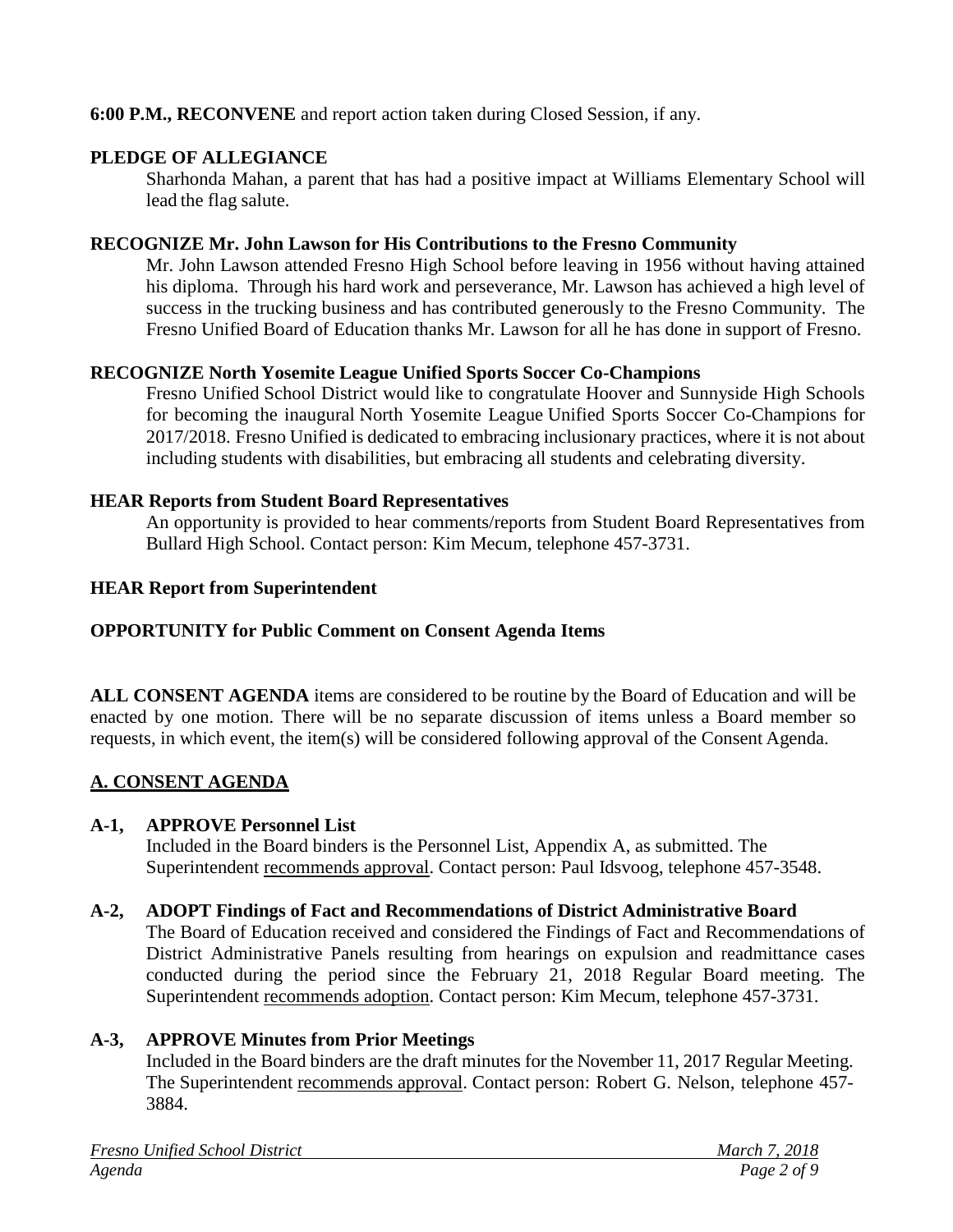**A-4, APPROVE the Proposed Board of Education Meeting Dates for the 2018/19 and the 2019/20 School Years**

Included in the Board binders and submitted for your approval are the proposed Board of Education meeting dates for the 2018/19 and 2019/20 school years. These dates will not preclude either additions or changes any time throughout the year. The Superintendent recommends approval. Fiscal impact: There is no fiscal impact to the district. Contact person: David Chavez, telephone 457-3566.

- **A-5, APPROVE Independent Contractor Services Agreement with Fortson Consulting, LLC** Included in the Board binders is an Independent Contractor Services Agreement with Fortson Consulting, LLC for assistance in the Administrative Services Division. The term of the contract is March 19, 2018 through June 30, 2018 and will not exceed 46 days. The Superintendent recommends approval. Fiscal impact: Sufficient funds in the amount of \$55,200 are available in the 2017/18 Unrestricted General Fund. Contact person: Ruth F. Quinto, telephone 457-6226.
- **A-6, APPROVE Agreement with Wonder Valley Ranch (River Way Outdoor Education)** Included in the Board binders is an agreement with Wonder Valley Ranch for the purpose of hosting outdoor education school for Roeding Elementary. Roeding Elementary was scheduled to attend sixth grade camp at Jack L. Boyd Outdoor School (Camp Green Meadows) October 9- 13, 2017; however, due to the Railroad Fire in the Sierras, Roeding had to cancel their reservation. Due to impacted camp schedules and site activity/testing calendars, Roeding was unable to reschedule with any of the other established outdoor education facilities. Wonder Valley Ranch (River Way Outdoor Education) is able to accommodate Roeding for the dates of March 19-21, 2018, which aligns with the site's master calendar and assessment schedules. The Superintendent recommends approval. Fiscal impact: Sufficient funds in the amount of \$20,000 are available in the Goal 2 budget. Contact person: Kim Mecum, telephone 457-3731.

### **A-7, APPROVE Addendum to Independent Contractor Services Agreement and New Independent Contractor Services Agreement with California Teaching Fellows Foundation** Included in the Board binders is an addendum to an existing Independent Contractor Services Agreement with the California Teaching Fellows Foundation in the amount of \$63,373 and a new Independent Contractor Services Agreement in the amount of \$18,087 to provide tutoring and support services for students as outlined in each schools Single Plan for Student Achievement. In addition, some of the services provided by this vendor will support the Board's investment to increase personalized learning after school targeted to serve English Learner, foster, and socioeconomically disadvantaged students to promote academic achievement and reduce disproportionality. The Superintendent recommends approval. Fiscal impact: Sufficient funds in the amount of \$63,373 are available in the sixteen schools' site budgets and \$18,087 are available in the seven schools' site budgets. The new total contracted amount with California Teaching Fellows Foundation for the two agreements will be \$2,246,862. Contact person: Kim Mecum, telephone 457-3731.

### **A-8, APPROVE Award of Bid E21001, Point to Point Connection for load-balanced FCOE Internet Connection**

Included in the Board binders is information on Bid E21001, for Point to Point Connection for load-balanced FCOE Internet Connection. This data connection provides another connection to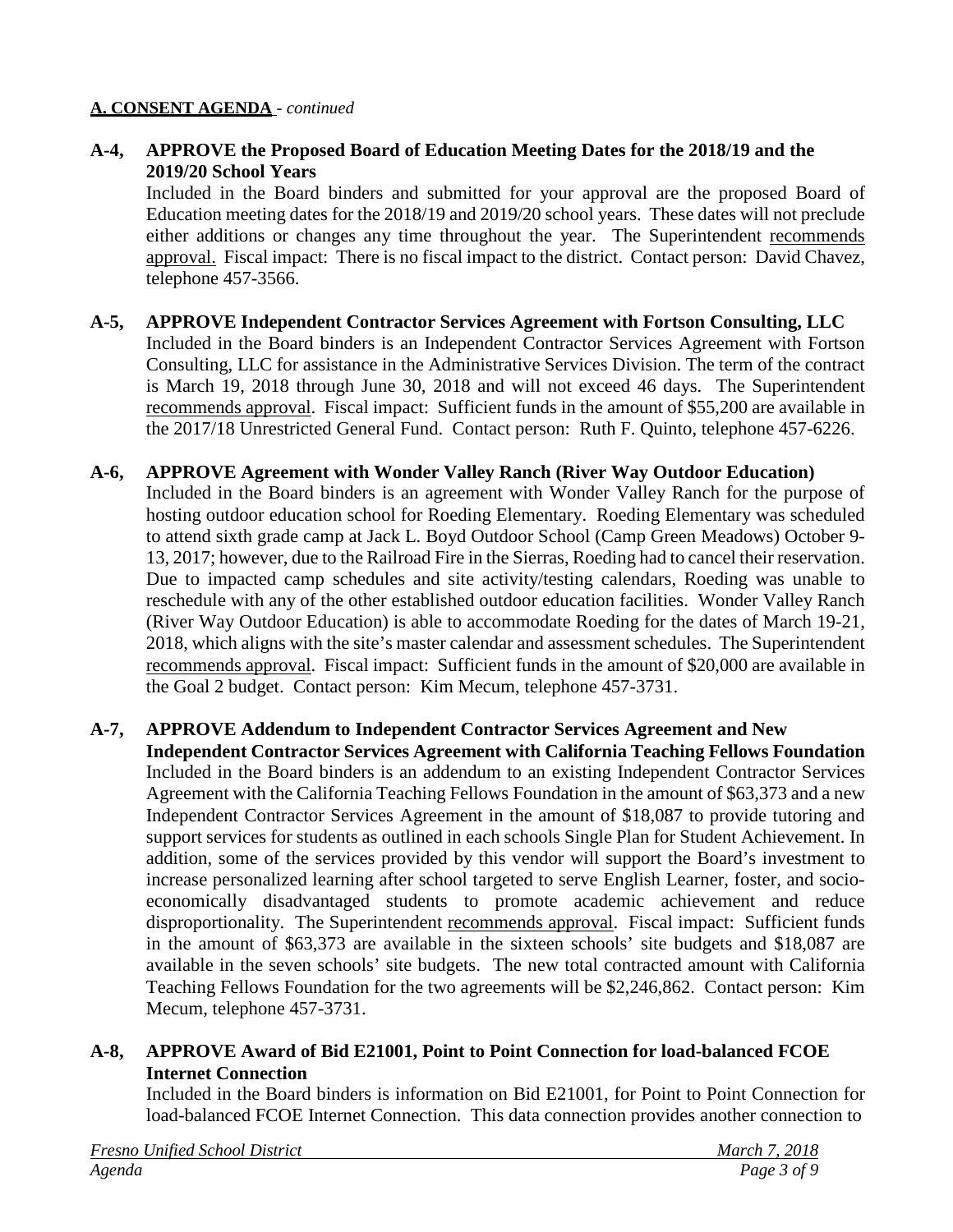FCOE for a load-balanced Internet connection. The request for bids was lawfully advertised on January 30, 2018 and February 6, 2018 and also posted on the Universal Service Administrative Company (USAC) website on January 24, 2018 per FCC rules. Notifications were sent to 23 vendors, and the district received one response. Bids were opened on February 23, 2018. This bid response included the costs over 20 years with an initial 5-year contract.

Staff recommends award to the lowest responsive, responsible bidder:

Vast Networks (CVIN) (Fresno, CA) \$255,500

The Superintendent recommends approval. Fiscal impact: Approximately 90% of the costs are paid for by the Federal E-Rate program and state programs and the remaining 10% of the costs are provided through Information Technology's budgeted funds. Estimated final costs are \$25,550 over 20 years with the annual district cost of \$1,278 after E-Rate discounts. Contact person: Kurt Madden, telephone 457-3868.

# **A-9, APPROVE Award of RFP E21002, Network Equipment and Optics for Internal Network Connections**

Included in the Board binders is information on RFP E21002, to provide network equipment and optics for the network that connects all schools sites and the Education Center. The equipment includes carrier-grade routing switches and high-speed optical transceivers. The request for bids was lawfully advertised on January 25, 2018 and February 1, 2018 and posted on the Universal Service Administrative Company (USAC) website on January 22, 2018 per FCC rules. Notifications were sent to fifteen (15) vendors, and the district received nine (9) responses. RFP's were due February 21, 2018.

Based on an extensive review, staff recommends award to the best value respondent.

Development Group Inc. (Redding, CA) \$500,222

The Superintendent recommends approval. Fiscal impact: Approximately 85% of the costs are paid for by the Federal E-Rate program and state programs and the remaining 15% of the costs are provided through Information Technology's budgeted funds. Estimated final costs are \$75,033. Contact person: Kurt Madden, telephone 457-3868.

#### **A-10, APPROVE Adoption of Resolution HR 17-40 Food Service Operator – Education Center Position, Job Description, Designation as Classified, Non-Exempt**

Included in the Board binders is Resolution HR 17-40 to create the position and adopt the job description of Food Service Operator – Education Center. In collaboration with the California School Employees Association, Fresno Chapter 143, Food Services Unit the Food Service Operator job description has been revised with updated language specific to the Education Center related to duties, licenses and other requirements, requisite knowledge and abilities. In addition, this job description has been updated to reflect the Board's Core Beliefs and Commitments and District Goals. The Food Service Operator – Education Center position is designated Classified, non-exempt and to be placed on F-10 of the Classified Salary Schedule. The Superintendent recommends approval. Fiscal impact: Sufficient funds are available in the Food Services budget. Contact person: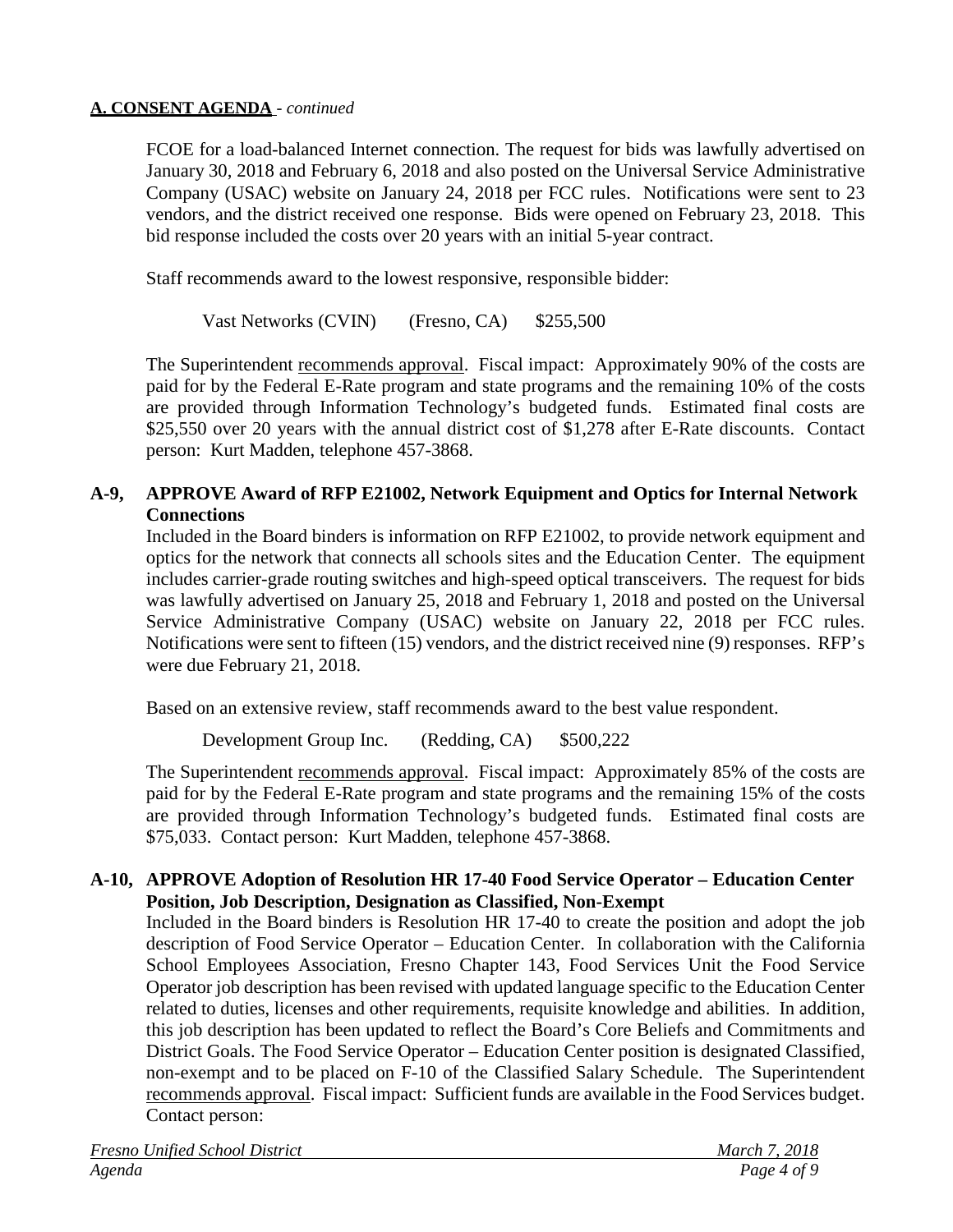### **A-11, APPROVE Submission of Grant Applications to the California Department of Education Fresh Fruit and Vegetable Grant Program**

It is recommended the Board approve submission of grant applications to the California Department of Education for the 2018/19 Fresh Fruit and Vegetable Program (FFVP). The FFVP provides funding for individually packaged fresh fruit and vegetable snacks daily at elementary schools. Funding is sought for all 66 elementary schools that meet the eligibility criteria of 50% or more students eligible for free/reduced-price meals, and grant awards will be based on these percentages. Fresno Unified has received FFVP grant funding for multiple years, and leads the state in the number of schools participating. There is no required district match. The Superintendent recommends approval. Fiscal impact: Grant funds of \$50 to \$75 per student will support all program costs for funded schools. Contact person: Karin Temple, telephone 457- 3134.

### **A-12, APPROVE Award of Bid 18-16, Kings Canyon Middle School Underground Water Piping Replacement**

Included in the Board Binders is information on Bid 18-16, to replace the underground hot/chilled water piping at Kings Canyon with new welded steel piping infrastructure. The existing underground piping requires replacement due to corrosion, leaking, and lack of reliability. The new piping is essential for the unit ventilators (components of the HVAC system) to provide cold and warm air for the entire school site, and will also improve energy efficiency and conserve water.

Staff recommends award to the lowest responsive, responsible bidder:

Strategic Mechanical, Inc. (Fresno, California) \$765,750

The Superintendent recommends approval. Fiscal impact: \$765,750 is available in the Measure X Fund. Contact person: Karin Temple, telephone 457-3134.

# **A-13, APPROVE Award of Bid 18-20, Gaston Middle School Portable Classroom Relocation and Infrastructure**

Included in the Board Binders is information on Bid 18-20, for relocation of four portable classrooms from Wishon Elementary School to Gaston Middle School, and construction of related infrastructure including concrete pads with ramps and utility hook-ups. The portable classrooms were master planned into the campus design for potential future installation, and are now needed to accommodate additional teaching staff based on projected enrollment and associated class size impacts. The site map in the Board binders shows the location of the portables, which has been identified in collaboration with site administration.

Staff recommends award to the lowest responsive, responsible bidder:

Davis Moreno Construction, Inc. (Fresno, California) \$683,000

The Superintendent recommends approval. Fiscal impact:\$683,000 is available in the School Facility (Developer) Fee Fund. Contact person: Karin Temple, telephone 457-3134.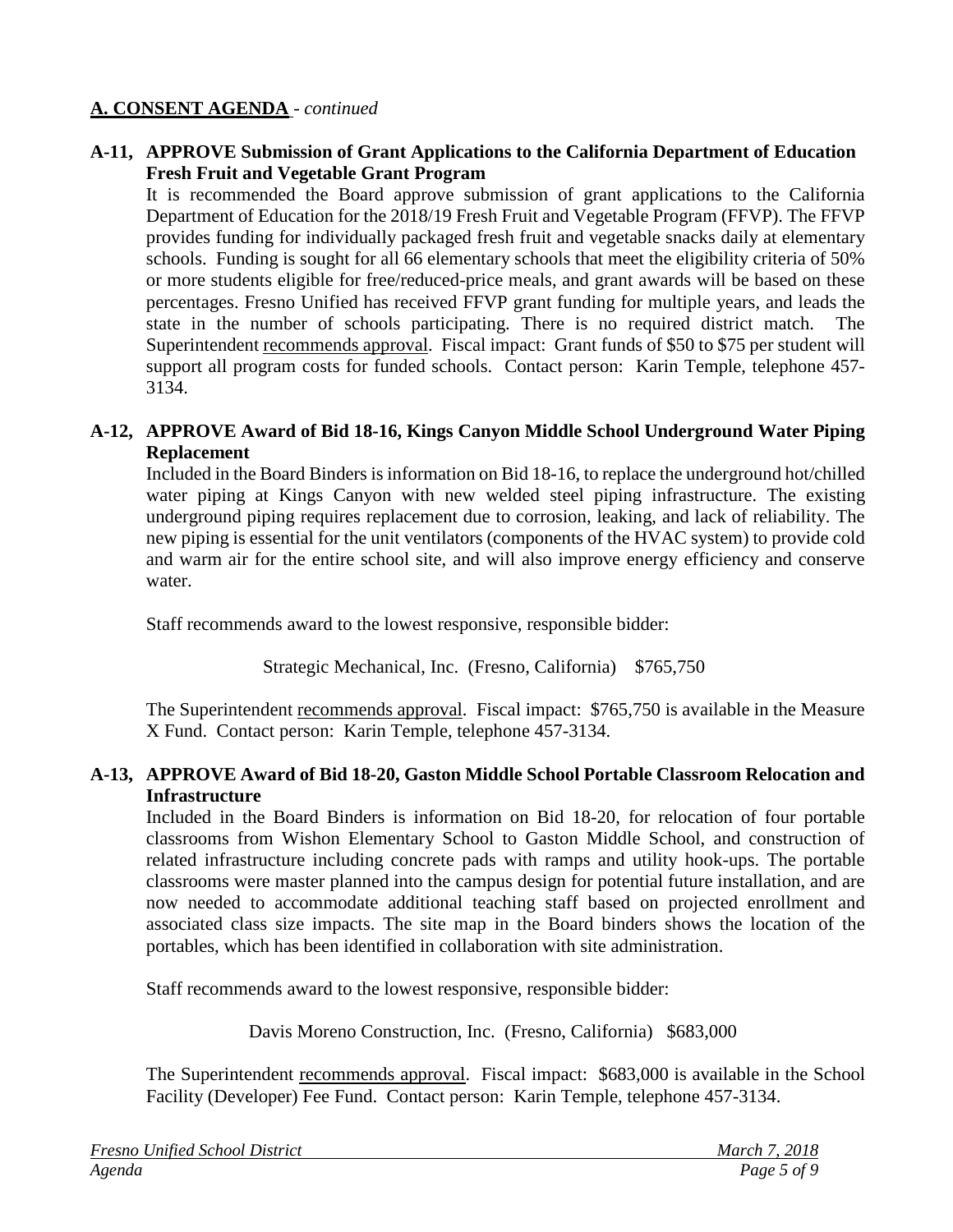#### **A-14, RATIFY California State University, Fresno Foundation Sub-Award Agreement**

The Teacher Development Department seeks approval of a sub-award agreement from the California State University, Fresno Foundation. Fresno Unified will receive funding through a grant awarded to the university by the S. D. Bechtel Jr. Foundation.

The New Generation Educator's Initiative Grant will provide funding to create a collaborative learning environment between districts and institutions of higher education to improve the capacity for Science, Technology, Engineering, and Mathematics (STEM) instruction, coteaching, enhanced fieldwork, and action research across multiple districts. The Superintendent recommends ratification. Fiscal impact: Fresno Unified will receive \$80,000 per year, for three years, dating back to the 2016/17 school year. Contact person: Kim Mecum, telephone 457- 3731.

#### **A-15, RATIFY Amended Agreement Between Fresno Unified School District and State Center Community College District for Adult Education Consortium Staff Reimbursement of Costs**

Ratification is requested for an amendment to the 2017/18 agreement between Fresno Unified School District and State Center Community College District for the reimbursement of a loan of staff to the State Center Adult Education Consortium (SCAEC). The district will be reimbursed for the full salary and benefits from the SCAEC funding (Assembly Bill 104 Adult Education Block Grant). Additional reimbursement in the amendment will total \$31,873. The Superintendent recommends ratification. Fiscal impact: The amount of \$31,873 will be reimbursed by the State Center Adult Education Consortium. Contact person: Kim Mecum, telephone 457-3731.

#### **A-16, RATIFY the CalEd Grant Application: Helping School Districts Address the Demand for Credentialed Teachers and Highly Qualified Administrators**

Ratification is requested for a grant application to and acceptance of an award from the California Commission on Teacher Credentialing – California Center on Teaching Careers for the CalEd Grant: Helping School Districts Address the Demand for Credentialed Teachers and Highly Qualified Administrators.

The \$524,315 in grant funds will provide targeted professional learning, clinical experiences, and principal mentoring in support of aspiring and new site administrators. The program runs through the 2019/20 school year and is designed to enhance and develop the existing leadership development pipeline. The Superintendent recommends ratification. Fiscal impact: Fresno Unified will receive \$524,315 through the 2019/20 school year. Contact person: Kim Mecum, telephone 457-3731.

#### **A-17, RATIFY Change Orders for the Projects Listed Below**

Included in the Board binders is information on Change Orders for the following projects.

Bid 17-27R, Section A-B, Edison and Roosevelt High Schools Tennis Courts Improvements Rebid

Change Order 2: \$ 9,920 (Roosevelt) Change Order 1: \$62,605 (Edison)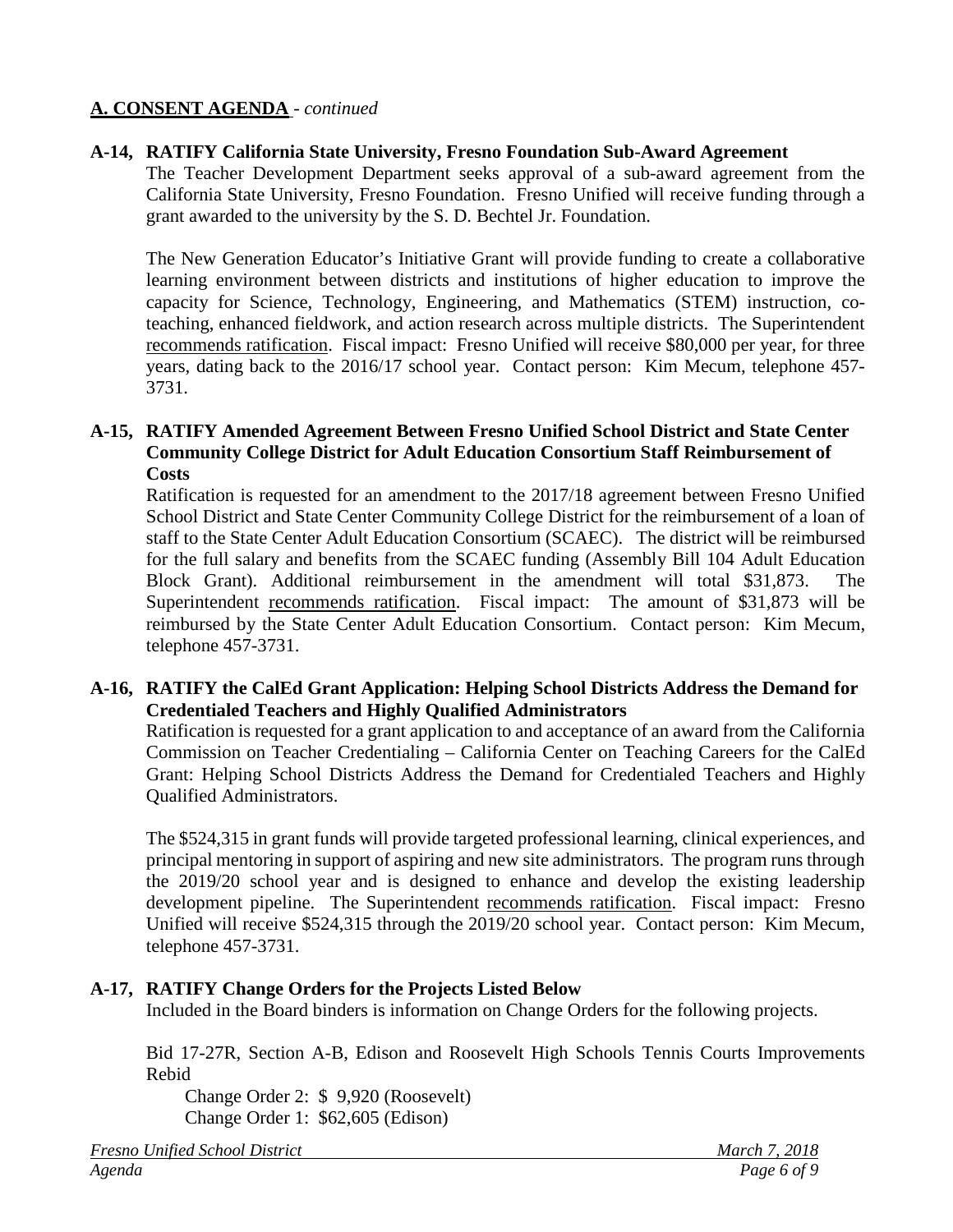- Bid 17-30, Design Science High School Portable Campus Addition Change Order 4: \$ 2,250
- Bid 18-02, Adult Transition Program (ATP) Modernization Project Change Order 1: \$ 9,273

The Superintendent recommends ratification. Fiscal impact: \$84,048 is available in the Measure Q Fund. Contact person: Karin Temple, telephone 457-3134.

#### **A-18, RATIFY the Filing of Notices of Completion for the Following Projects**

Included in the Board binders are Notices of Completion for the following projects, which have been completed according to plans and specifications.

Bid 16-31, Turner Elementary School New Classroom and Administration Buildings Bid 17-24, Centennial, Del Mar, & Roeding Elementary Schools Chiller Replacements Bid 17-30, Design Science High School Portable Campus Addition Bid 17-39, 2017 Summer Portable Relocation and Infrastructure

The Superintendent recommends ratification. Fiscal impact: Retention funds are released in accordance with contract terms and California statutes. Contact person: Karin Temple, telephone 457-3134.

#### **END OF CONSENT AGENDA (ROLL CALL VOTE)**

#### **UNSCHEDULED ORAL COMMUNICATIONS**

Individuals who wish to address the Board on topics within the Board's subject matter jurisdiction, but **not** listed on this agenda may do so at this time. If you wish to address the Board on a specific item that is listed on the agenda, you should do so when that specific item is called.

While all time limitations are at the discretion of the Board President, generally members of the public will be limited to a maximum of three (3) minutes per speaker for a total of thirty (30) minutes of public comment as designated on this agenda. Any individual who has not had an opportunity to address the Board during this initial thirty (30) minute period may do so at the end of the meeting after the Board has addressed all remaining items on this agenda. Without taking action and only as expressly permitted by Board Bylaw 9323, Board members may ask questions, make brief announcements, or provide a brief response to statements presented by the public about topics raised in unscheduled oral communications. Board members must be recognized by the President in order to speak and will generally be limited to no more than one (1) minute each for this purpose. The Board President shall have the discretion to further limit Board members' opportunity to speak on topics raised in unscheduled oral communications to ensure the orderly and efficient conduct of District business.

Members of the public with questions on school district issues may submit them in writing. The Board will automatically refer to the Superintendent any formal requests that are brought before them at this time. The appropriate staff member will furnish answers to questions.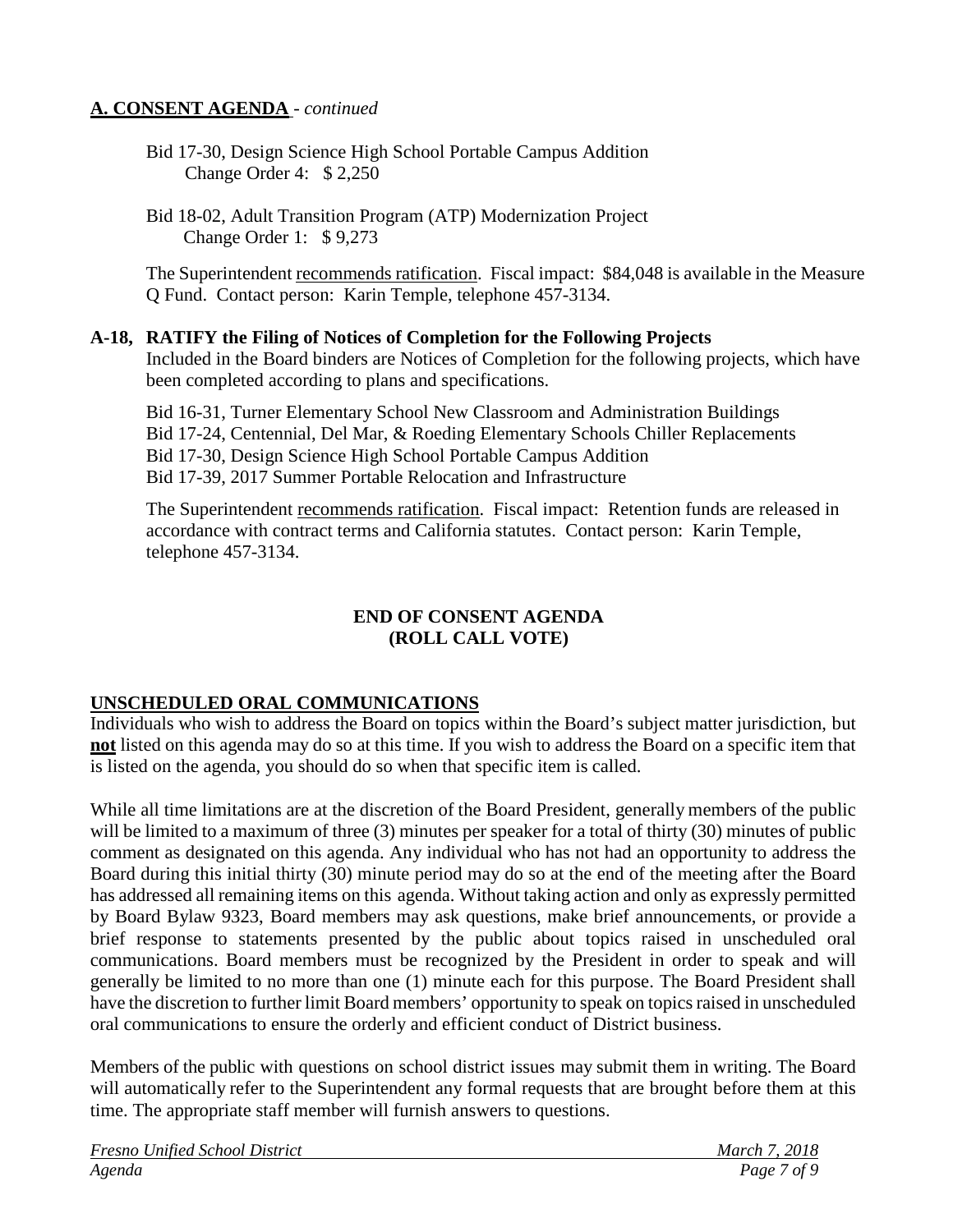# **B. CONFERENCE/DISCUSSION AGENDA**

# **6:45 P.M.**

**B-19, OPPORTUNITY for Public Disclosure and RATIFICATION of the 2017-2018 reopener Negotiated Collective Bargaining Agreement between Fresno Unified School District and California School Employees Association and its Fresno Chapter 143 Food Service (CSEA)**

In accordance with Government Code 3547.5 all major provisions of collective bargaining agreements are to be presented at a public meeting of the public school employer before the employer enters into written agreement with an exclusive representative. Included in the Board binders is a copy of the tentative agreement between Fresno Unified School District and California School Employees Association and its Fresno Chapter 143 Food Service (CSEA). The Superintendent recommends ratification. Fiscal impact: The estimated cost is included in the disclosure of the collective bargaining agreement. Contact person: Paul Idsvoog, telephone 457- 3473.

# **6:50 P.M.**

### **B-20, OPPORTUNITY for Public Disclosure and RATIFICATION of the 2017-2018 reopener Negotiated Collective Bargaining Agreement between Fresno Unified School District and California School Employees Association and its Fresno Chapter 125 White Collar (CSEA)**

In accordance with Government Code 3547.5 all major provisions of collective bargaining agreements are to be presented at a public meeting of the public school employer before the employer enters into written agreement with an exclusive representative. Included in the Board binders is a copy of the tentative agreement between Fresno Unified School District and California School Employees Association and its Fresno Chapter 125 White Collar (CSEA). The Superintendent recommends ratification. Fiscal impact: The estimated cost is included in the disclosure of the collective bargaining agreement. Contact person: Paul Idsvoog, telephone 457- 3473.

# **6:55 P.M.**

# **B-21, PRESENT and DISCUSS the 2018/19 Strategic Budget Development**

At the January 24, 2018, February 7, 2018, and February 21, 2018 Board of Education meetings, the 2018/19 Governor's Proposed Budget and the District's preliminary strategic budget development were discussed. On March 7, 2018, staff and the Board will continue budget development discussions. Fiscal impact: Not available at this time. Contact person: Ruth F. Quinto, telephone 457-6226.

# **7:25 P.M.**

### **B-22, DISCUSS and APPROVE the 2017/18 Second Interim Financial Report with a Positive Certification**

California school districts are required to approve interim financial reports twice each fiscal year. Fresno Unified School District's 2017/18 Second Interim Financial Report is presented for approval and reflects a positive certification of the district's financial condition. The report is based on the January 31, 2018 year-to-date revenue and expenditures as required by state law. The Superintendent recommends approval of the Second Interim Financial Report for submission to the County Superintendent of Schools. The Superintendent recommends approval. Fiscal impact: A positive certification reflects that the district has the required reserve for economic